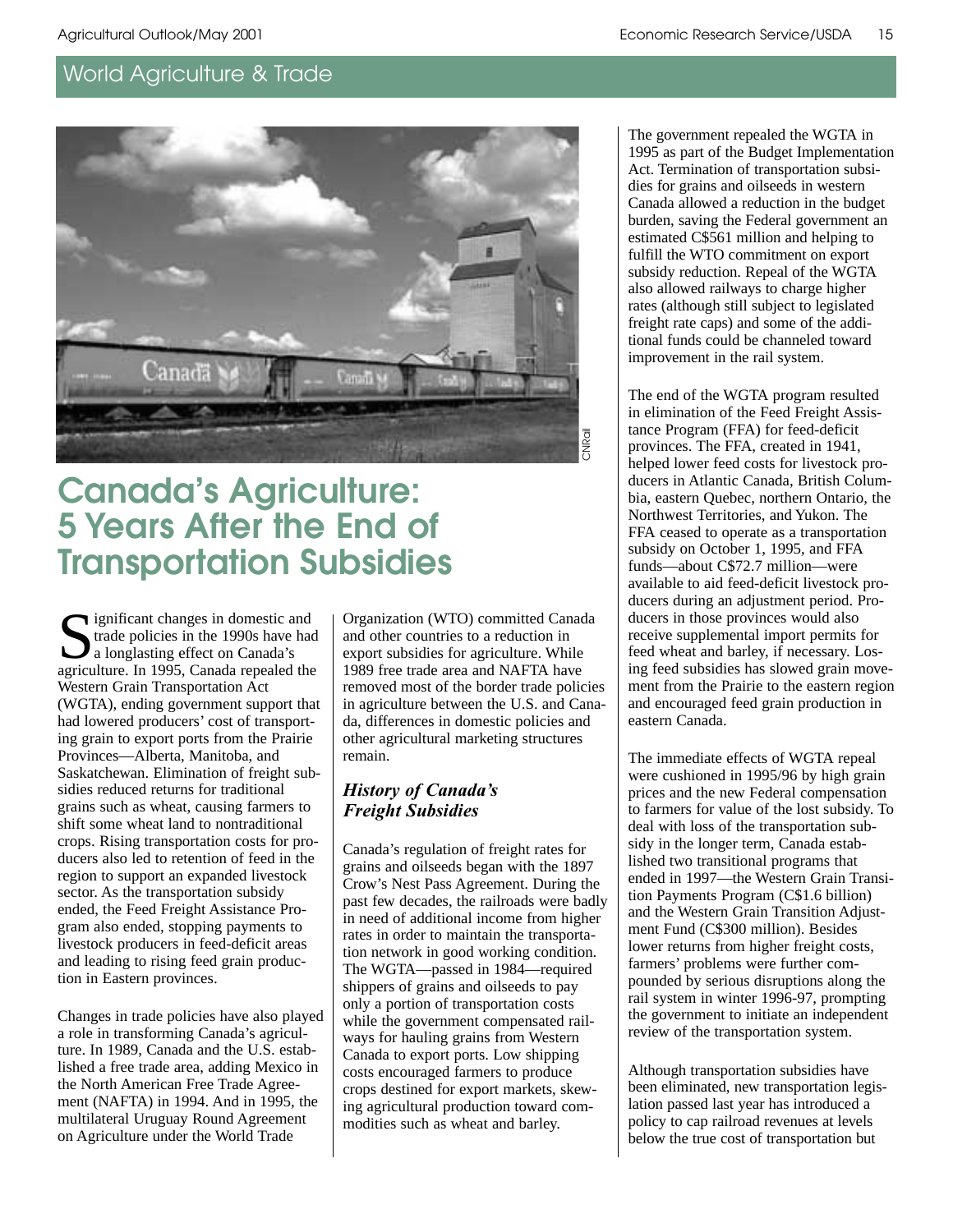#### **Manitoba's Corn Acreage Rose As Wheat Acreage Declined In the Late 1990s**



Corn: from average 1990-94 to average 1995-99. Wheat: from average 1989-94 to average 1995-99. Economic Research Service, USDA

still higher than the costs under the WGTA. Debate continues on the role of the Canadian Wheat Board (CWB) in commercial railcar tendering (contract bidding) and railcar allocation. Further decisions on transportation reform and freight rates will be announced later this year.

Other government efforts geared to helping farmers cope with higher freight costs include: changes in the CWB's pooling policy to reflect anticipated higher transportation costs in the eastern Prairies; an additional C\$1 billion of export credit guarantees to foreign buyers of Canadian bulk grain and other agricultural export sales; infrastructure and road upgrades; and the Dehydrated Alfalfa and Compressed Hay Assistance Program. In addition, the Federal government and provincial governments of Saskatchewan and Manitoba announced early last year that grain and oilseed producers in those provinces would receive a one-time payment of C\$400 million to absorb some of the end-of-the-WGTA impact. The Alberta provincial government offered a similar program for its producers.

### *Prairie Agriculture* In the Post-WGTA Era

Eliminating transportation subsidies has transformed Canadian agricultural production, marketing, and exports of grains, oilseeds, and livestock. Changes in Canada's agriculture have been spurred by other factors such as NAFTA and the WTO, and ending freight subsidies in particular has strengthened the effects of establishing a free trade area and provided a stronger foundation for Canada's agricultural sector to compete under the WTO rules.

Subsidized freight rates had helped encourage grain exports and diverted grains away from domestic activities. In the Prairies, the farm value of grain was determined by the price at port after deducting freight costs. The WGTA kept the cost of transporting grains and oilseeds from Prairie producers to export position in Thunder Bay or Vancouver about C\$17 (about US\$12) per metric ton below costs that prevailed during post-WGTA. Removing the subsidies raised producer shipping costs by 40-50 percent, on average, for transport from local elevators to export position, and lowered

rates of return for Prairie grain and oilseed producers.

With elimination of freight subsidies lowering government support and raising costs, Prairie farmers moved away from production of freight-subsidized grains. Those farmers also developed a different mix of land, labor, and other inputs to stay profitable. Production in the Prairies shifted from grains to commodities such as specialty crops and livestock. The lower value for feed grains in the Prairies fostered expansion of cattle and hog production throughout the 1990s.

Processed food has become an integral part of the Prairie economy. In Alberta, for example, the post-WGTA annual growth rate for value of manufacturing shipments of meat and meat products, fruits and vegetables, and potato products was nearly 9 percent, exceeding the 6-percent growth rate for all food and beverage industries. Before repeal of the WGTA, Alberta's food and beverage industries had grown about 5 percent annually.

The most successful story is perhaps Manitoba's livestock industry. Manitoba has an advantage of affordable and lowcost supply of pasture. With no freight subsidies, it is expensive to export grain from Manitoba, due to the long distances to ports. Feed grains, particularly, stay in Manitoba.

It was estimated that about 5.8 tons of forage per animal is necessary for lowcost livestock enterprises. Grains can be bought locally or imported to feed livestock. A survey by Manitoba Agriculture and Food shows that the average rental rate for private pasture in 1997 was C\$6.73 per animal unit month (AUM), compared with C\$11.37 in Saskatchewan and about C\$12 in Alberta. (An AUM is the equivalent amount of forage needed by one mature 1000-pound cow and her suckling calf grazing for one month—i.e., 26 pounds of dry matter per day as forage or 997 pounds for one AUM.).

Manitoba also has the advantage of having a large share of government-owned land—about 41 percent or 1.7 million acres of unimproved "Crown" land available for low lease rates. With successful livestock expansion, the livestock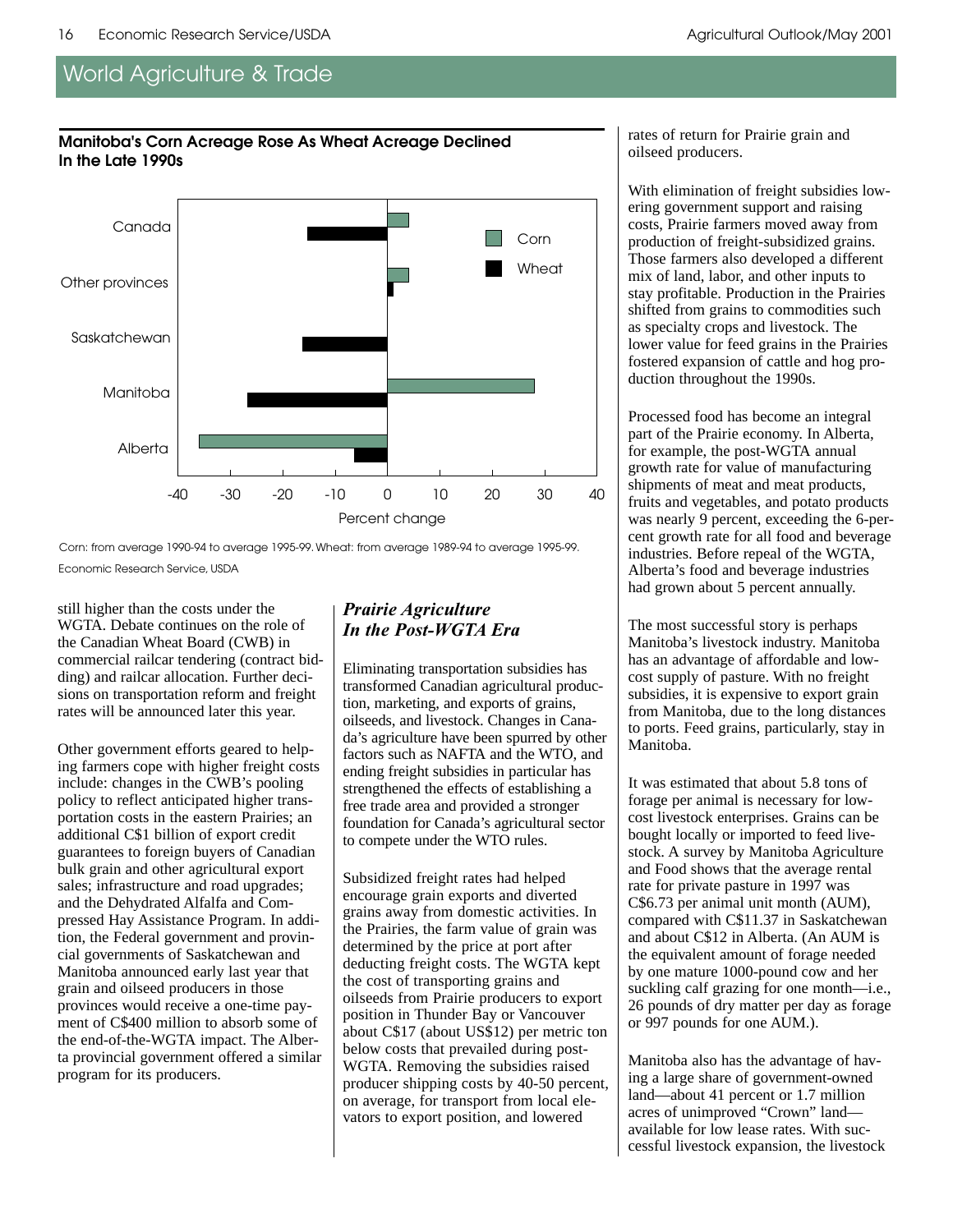share of total cash receipts has increased to nearly 43 percent (from 35.5 percent in 1994), compared with 26 percent in Saskatchewan and 60 percent in Alberta (from 20 percent and 53 percent in 1994).

### **Hog Sector Leads** *Livestock Expansion*

The free trade agreement with the U.S. helped spur expansion of livestock production in Canada, and the WGTA repeal sustained it. Repeal occurred at a time when global meat demand was high, but livestock inventories during this period were also high. Canada's onfarm cattle inventory was up 14 percent, and the increase in the Prairie Provinces reached 20-25 percent during the post-WGTA period (from average 1989-94 to average 1995-99), with Manitoba leading.

The hog story was more telling. While Canadian hog inventories were up 12 percent after WGTA repeal, the expansion in Manitoba—the province furthest from overseas export position—was much more impressive, a 37-percent increase. Manitoba's hog production ranks third after Quebec and Ontario.

Both cattle and hog production have been viable options for farmers in the Prairies, particularly in Manitoba. Most cattle and hogs from Manitoba have been sold as slaughter animals to the U.S. or to other Provinces for feeding, continuing a trend that started in the early 1990s after the free trade agreement was implemented. For hogs, the movement to the south could slow down in the wake of expansion of hog processing facilities in 1999 in Manitoba (Brandon and Winnipeg). This could increase Canadian hog processing capacity.

With livestock expansion continuing in the Prairies, the need for feed increases. Most feed barley now remains in Canada. The feed share of total domestic barley use increased about 13 percent during post-WGTA. Feed use of other grains such as corn, dry peas, canola meal, and soymeal has also increased.

Dry peas, a nontraditional crop not grown much during the pre-repeal WGTA period, became an important part of successful low-cost livestock enterprises during



**Number of Livestock in Manitoba Nearly Doubled in the 1990s**

Based on grain-consuming animal units (GCAUs), a measure to combine different species of animals by comparing the historic amount of feed consumed by one dairy cow and the amounts consumed by other classes of livestock.

\*Ratio is annual estimate relative to 1989/90.

Economic Research Service, USDA



#### **Manitoba Has Led Expansion of Canada's Hog Inventory After WGTA Repeal**

Economic Research Service, USDA

the post-WGTA era. Crop rotations to enhance nitrogen fixation during the last 10 years have boosted planted area of dry peas in the Prairies. Although the trend started in the early 1990s, post-WGTA

growth was significant, with farmers increasing area planted to dry peas by 221 percent in Saskatchewan and 105 percent in Alberta. Higher output of dry peas went

WGTA = Western Grain Transportation Act.